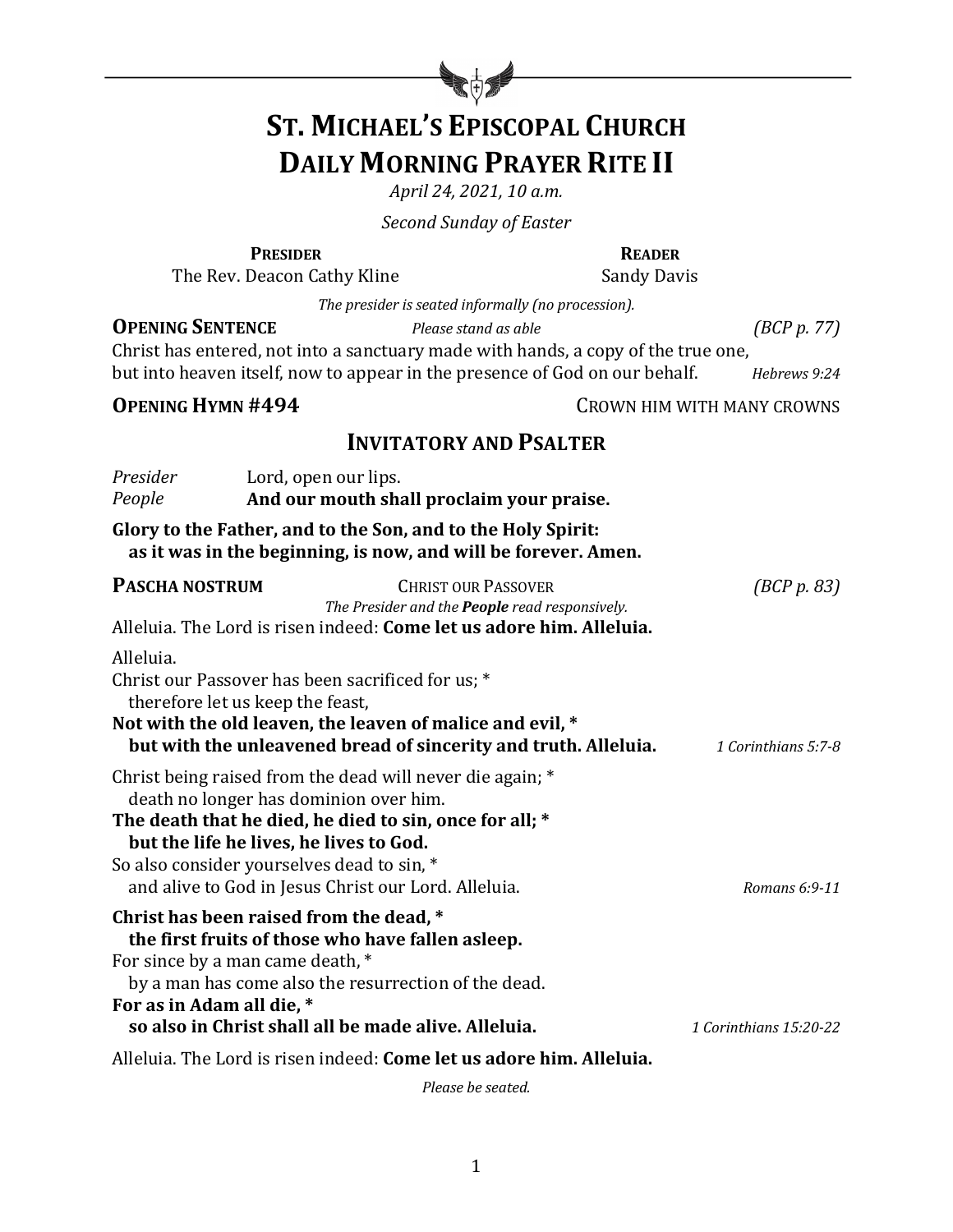### **THE PSALM APPOINTED** PSALM 150 *(BCP p. 807)*

(The Leader and the People say the Psalm responsively by whole verse.)

Hallelujah! Praise God in his holy temple; \*

praise him in the firmament of his power.

**Praise him for his mighty acts; \*** 

**praise him for his excellent greatness.** 

Praise him with the blast of the ram's-horn; \* praise him with lyre and harp.

**Praise him with timbrel and dance:** \* **praise him with strings and pipe.** Praise him with resounding cymbals; \*

praise him with loud-clanging cymbals.

Let everything that has breath \*  **praise the Lord. Hallelujah!**

#### **Glory to the Father, and to the Son, and to the Holy Spirit:** \* as it was in the beginning, is now, and will be forever. Amen.

# **THE LESSONS**

### **THE FIRST READING ACTS** 5:27-32 **SANDY DAVIS**

A READING FROM THE ACTS OF THE APOSTLES.

When the temple police had brought the apostles, they had them stand before the council. The high priest questioned them, saying, "We gave you strict orders not to teach in this name, yet here you have filled Jerusalem with your teaching and you are determined to bring this man's blood on us." But Peter and the apostles answered, "We must obey God rather than any human authority. The God of our ancestors raised up Jesus, whom you had killed by hanging him on a tree. God exalted him at his right hand as Leader and Savior that he might give repentance to Israel and forgiveness of sins. And we are witnesses to these things, and so is the Holy Spirit whom God has given to those who obey him."

Hear what the Spirit is saying to God's people. **Thanks be to God.** 

*Please stand as able.* **CANTICLE 13** A SONG OF PRAISE (*BCP p.* 90) Glory to you, Lord God of our fathers: \* you are worthy of praise; glory to you. Glory to you for the radiance of your holy Name; \* **we will praise you and highly exalt you forever.** Glory to you in the splendor of your temple;  $*$ on the throne of your majesty, glory to you. Glory to you, seated between the Cherubim; \* **we will praise you and highly exalt you forever.** Glory to you, beholding the depths;  $*$ in the high vault of heaven, glory to you. Glory to you, Father, Son, and Holy Spirit; \* **we will praise you and highly exalt you forever.** *Song of the Three Young Men, 29-34 Please be seated.*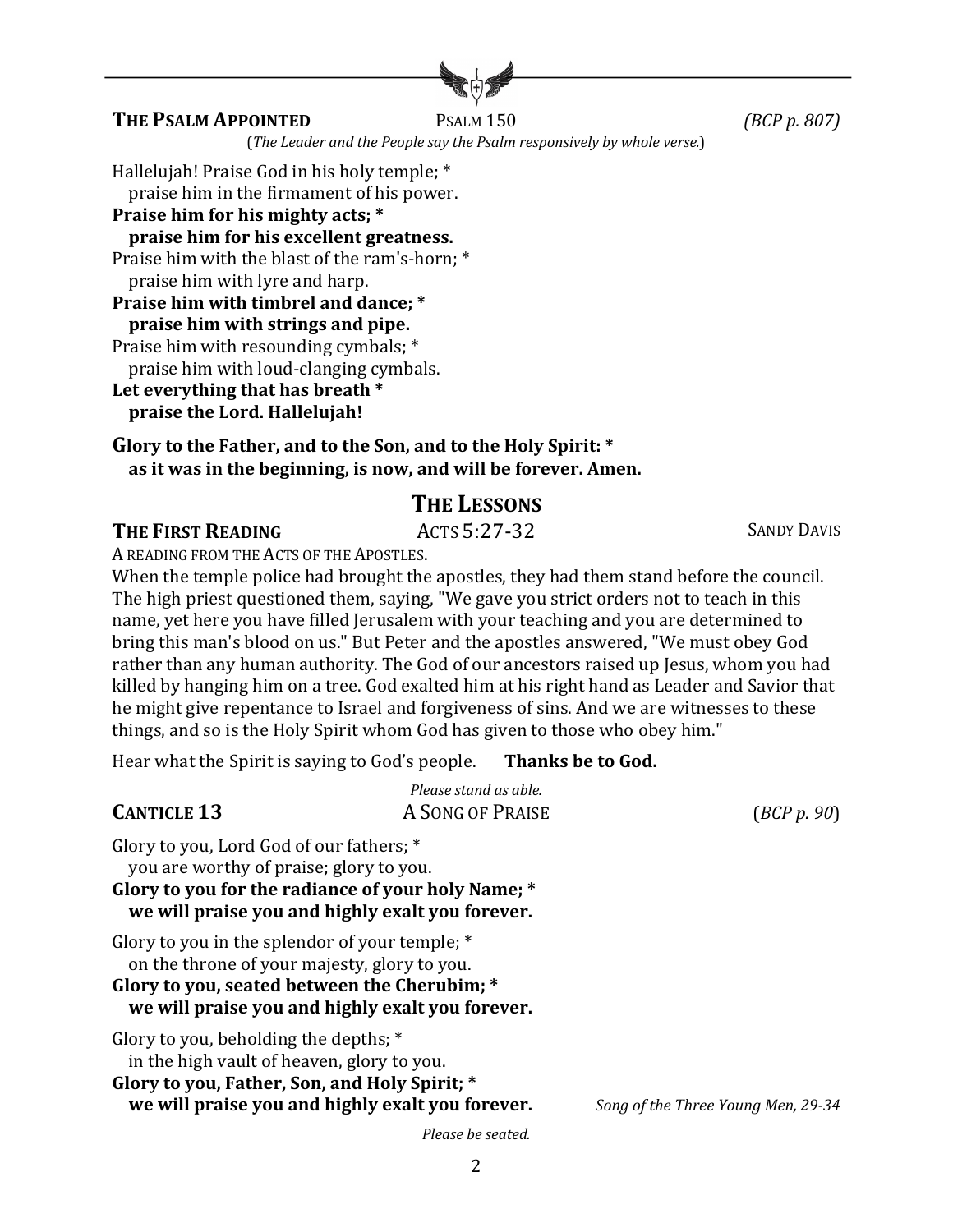### **THE SECOND READING** REVELATION 1:4-8 SANDY DAVIS



A READING FROM THE REVELATION TO JOHN.

John to the seven churches that are in Asia: Grace to you and peace from him who is and who was and who is to come, and from the seven spirits who are before his throne, and from Jesus Christ, the faithful witness, the firstborn of the dead, and the ruler of the kings of the earth.

To him who loves us and freed us from our sins by his blood, and made us to be a kingdom, priests serving his God and Father, to him be glory and dominion forever and ever. Amen.

Look! He is coming with the clouds; every eye will see him, even those who pierced him; and on his account all the tribes of the earth will wail. So it is to be. Amen. "I am the Alpha and the Omega," says the Lord God, who is and who was and who is to come, the Almighty.

Hear what the Spirit is saying to God's people. **Thanks be to God.** 

|                                                                | Please stand as able.                                              |                   |  |
|----------------------------------------------------------------|--------------------------------------------------------------------|-------------------|--|
| <b>CANTICLE 16</b>                                             | THE SONG OF ZECHARIAH                                              | $(BCP pp. 92-93)$ |  |
| Blessed be the Lord, the God of Israel; *                      |                                                                    |                   |  |
| he has come to his people and set them free.                   |                                                                    |                   |  |
| He has raised up for us a mighty savior, *                     |                                                                    |                   |  |
| born of the house of his servant David.                        |                                                                    |                   |  |
| Through his holy prophets he promised of old,                  |                                                                    |                   |  |
| that he would save us from our enemies, *                      |                                                                    |                   |  |
| from the hands of all who hate us.                             |                                                                    |                   |  |
| He promised to show mercy to our fathers *                     |                                                                    |                   |  |
| and to remember his holy covenant.                             |                                                                    |                   |  |
| This was the oath he swore to our father Abraham, *            |                                                                    |                   |  |
| to set us free from the hands of our enemies,                  |                                                                    |                   |  |
| Free to worship him without fear, *                            |                                                                    |                   |  |
|                                                                | holy and righteous in his sight all the days of our life.          |                   |  |
|                                                                | You, my child, shall be called the prophet of the Most High, *     |                   |  |
|                                                                | for you will go before the Lord to prepare his way,                |                   |  |
| To give his people knowledge of salvation *                    |                                                                    |                   |  |
| by the forgiveness of their sins.                              |                                                                    |                   |  |
| In the tender compassion of our God *                          |                                                                    |                   |  |
| the dawn from on high shall break upon us,                     |                                                                    |                   |  |
|                                                                | To shine on those who dwell in darkness and the shadow of death, * |                   |  |
| and to guide our feet into the way of peace.                   | Luke 1: 68-79                                                      |                   |  |
| Glory to the Father, and to the Son, and to the Holy Spirit: * |                                                                    |                   |  |
|                                                                | as it was in the beginning, is now, and will be forever. Amen.     |                   |  |

*Please be seated.*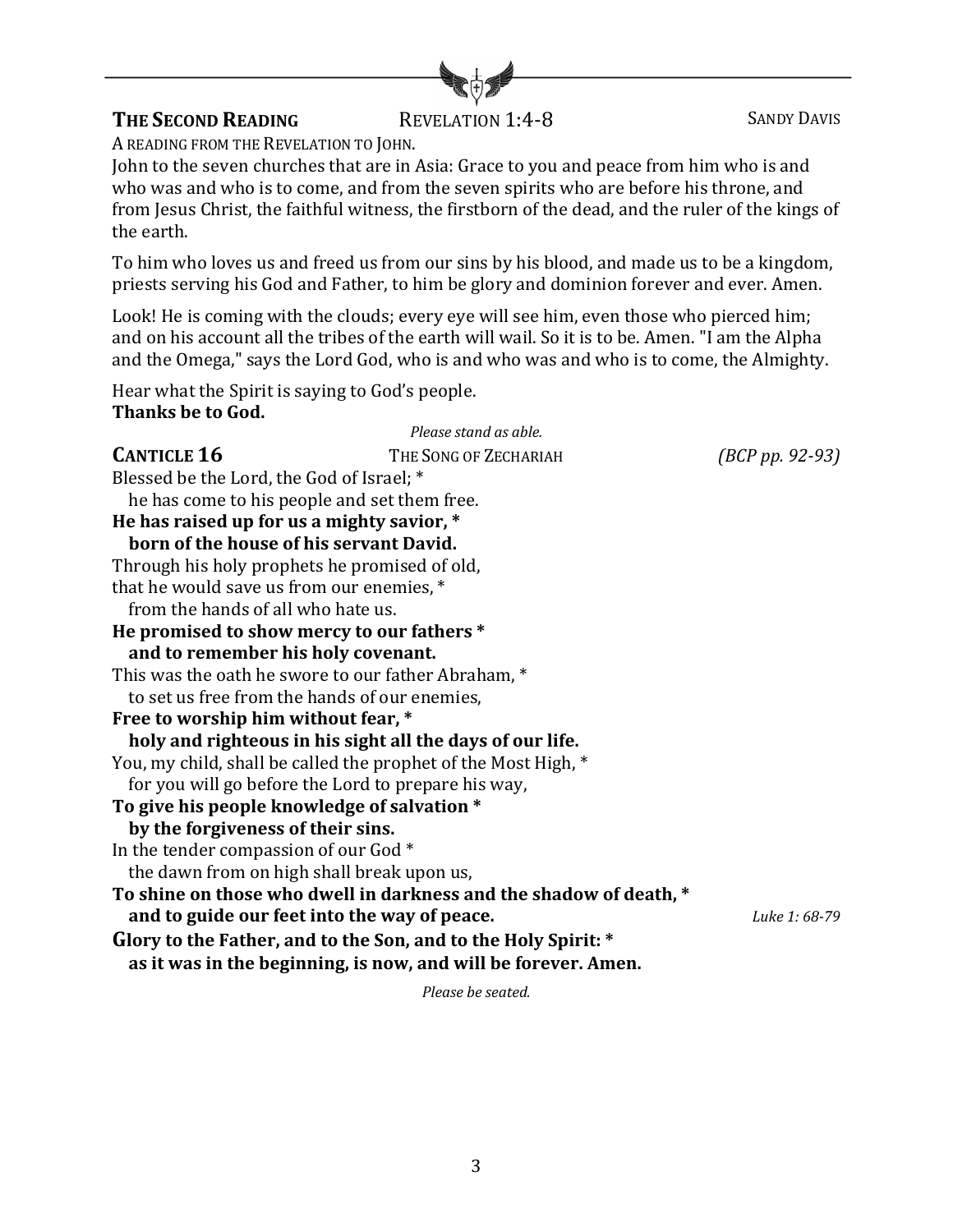

#### **THE THIRD READING** JOHN 20:19-31 THE REV. DEACON CATHY KLINE

A READING FROM THE GOSPEL ACCORDING TO JOHN.

When it was evening on that day, the first day of the week, and the doors of the house where the disciples had met were locked for fear of the Jews, Jesus came and stood among them and said, "Peace be with you." After he said this, he showed them his hands and his side. Then the disciples rejoiced when they saw the Lord. Jesus said to them again, "Peace be with you. As the Father has sent me, so I send you." When he had said this, he breathed on them and said to them, "Receive the Holy Spirit. If you forgive the sins of any, they are forgiven them; if you retain the sins of any, they are retained."

But Thomas (who was called the Twin), one of the twelve, was not with them when Jesus came. So the other disciples told him, "We have seen the Lord." But he said to them, "Unless I see the mark of the nails in his hands, and put my finger in the mark of the nails and my hand in his side, I will not believe."

A week later his disciples were again in the house, and Thomas was with them. Although the doors were shut, Jesus came and stood among them and said, "Peace be with you." Then he said to Thomas, "Put your finger here and see my hands. Reach out your hand and put it in my side. Do not doubt but believe." Thomas answered him, "My Lord and my God!" Jesus said to him, "Have you believed because you have seen me? Blessed are those who have not seen and yet have come to believe."

Now Jesus did many other signs in the presence of his disciples, which are not written in this book. But these are written so that you may come to believe that Jesus is the Messiah, the Son of God, and that through believing you may have life in his name.

Hear what the Spirit is saying to God's people. Thanks be to God.

**THE HOMILY** THE REV. DEACON CATHY KLINE

*A period of silence and personal reflection follows the sermon.*

### **THE APOSTLES' CREED** (*BCP p.* 96)

I believe in God, the Father almighty, creator of heaven and earth; I believe in Jesus Christ, his only Son, our Lord. He was conceived by the power of the Holy Spirit and born of the Virgin Mary. He suffered under Pontius Pilate, was crucified, died, and was buried. He descended to the dead. On the third day he rose again. He ascended into heaven, and is seated at the right hand of the Father. He will come again to judge the living and the dead. I believe in the Holy Spirit, the holy catholic Church, **the communion of saints, the forgiveness of sins** the resurrection of the body, and the life everlasting. Amen.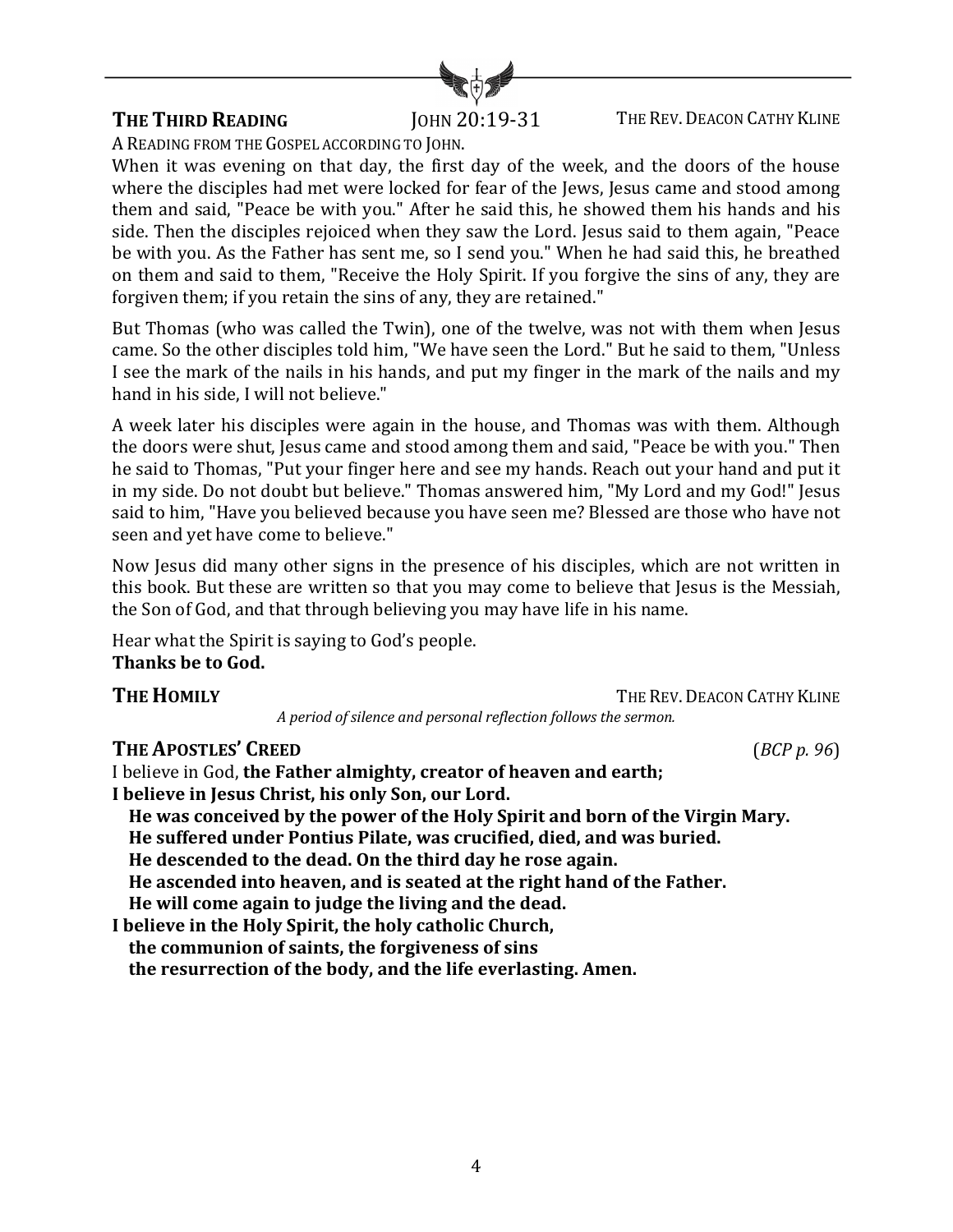

**THE PRAYERS**

*Presider:* God be with you. *People:* **And also with you.** *Presider:* Let us pray.

# **THE LORD'S PRAYER** (*BCP p.* 153)

Our Father, who art in heaven, hallowed be thy Name, thy Kingdom come, thy will be done on earth, as it is in heaven. Give us this day our daily bread. And forgive us our trespasses, as we forgive those who trespass against us. And lead us not into temptation, but deliver us from evil. For thine is the kingdom, and the power, and the glory, for ever and ever. Amen.

### **SUFFRAGES B** (*BCP p. 98*)

- V. Save your people, Lord, and bless your inheritance;
- R. Govern them and uphold them, now and always.
- V. Day by day we bless you;
- R. We praise your name for ever.
- V. Lord, keep us from all sin today;
- R. Have mercy upon us, Lord, have mercy.
- V. Lord, show us your love and mercy;
- R. For we put our trust in you.
- V. In you, Lord, is our hope;
- R. And we shall never hope in vain.

**THE COLLECT OF THE DAY** SECOND SUNDAY OF EASTER (*BCP p.* 224) Almighty and everlasting God, who in the Paschal mystery established the new covenant of reconciliation: Grant that all who have been reborn into the fellowship of Christ's Body may show forth in their lives what they profess by their faith; through Jesus Christ our Lord, who lives and reigns with you and the Holy Spirit, one God, for ever and ever. **Amen**.

### **A COLLECT** FOR PEACE *(BCP p. 99)*

O God, the author of peace and lover of concord, to know you is eternal life and to serve you is perfect freedom: Defend us, your humble servants, in all assaults of our enemies; that we, surely trusting in your defense, may not fear the power of any adversaries; through the might of Jesus Christ our Lord. Amen.

#### **INTERCESSIONS**

I ask your prayers for God's people throughout the world; for Michael our Presiding Bishop, and for David our own Bishop; for this gathering; and for all ministers and people. Pray for the Church.

I ask your prayers for peace; for goodwill among nations; and for the well-being of all people. Pray for justice and peace.

I ask your prayers for the poor, the sick, the hungry, the oppressed, those in prison, and for Stan, Rita, and Robert. Pray for those in any need or trouble.

I ask your prayers for all who seek God, or a deeper knowledge of him. Pray that they may find and be found by him.

I ask your prayers for the departed. Pray for those who have died.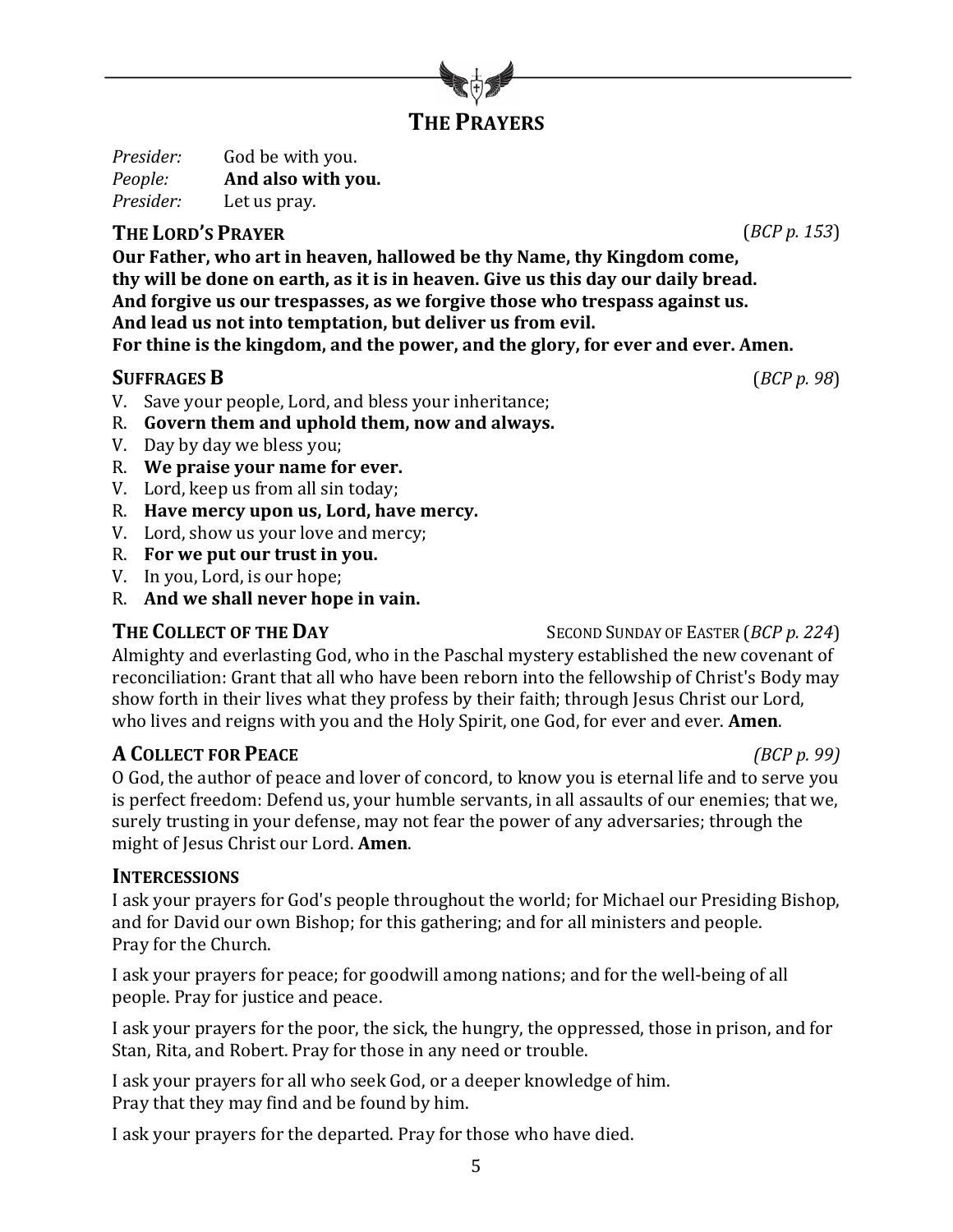

Are there any prayers or thanksgivings you wish to offer? *Members of the congregation may ask the prayers or the thanksgivings of those present* 

Praise God for those in every generation in whom Christ has been honored. Pray that we may have grace to glorify Christ in our own day.

Almighty God, hear our prayer and fulfill your purposes in us as you accomplished your will in our Lord Jesus Christ. Amen

# **A PRAYER FOR MISSION** *(BCP p.* 100)

Almighty and everlasting God, by whose Spirit the whole body of your faithful people is governed and sanctified: Receive our supplications and prayers which we offer **before you for all members of your holy Church, that in their vocation and ministry** they may truly and devoutly serve you; through our Lord and Savior Jesus Christ. **Amen**.

**THE SUPPLICATION** *(BCP p. 154 adapted)* For use at the end or Morning or Evening Prayer; especially in times of war, or of national anxiety, or of disaster.

O Lord, arise, help us; **and deliver us for your Name's sake.**

O God, we have heard with our ears, and our fathers have declared unto us, the noble works that you did in their days, and in the old time before them.

# **O Lord, arise, help us; and deliver us for your Name's sake.**

Glory to the Father, and to the Son, and to the Holy Spirit: \* as it was in the beginning, is now, and will be forever. Amen.

# **O Lord, arise, help us; and deliver us for your Name's sake.**

- V. From our enemies defend us, O Christ;
- R. Graciously behold our afflictions.
- V. With pity behold the sorrows of our hearts;
- R. Mercifully forgive the sins of your people.
- V. Favorably with mercy hear our prayers;
- R. **O** Son of David, have mercy upon us.
- V. Both now and forever consent to hear us, O Christ;

### R. Graciously hear us, O Christ; graciously hear us, O Lord Christ.

#### *The Officiant concludes* Let us pray.

We humbly ask you, O God, mercifully to look upon our infirmities; and, for the glory of your Name, turn from us all those evils that we most justly have deserved; and grant that in all our troubles we may put our whole trust and confidence in your mercy, and evermore serve you in holiness and pureness of living, to your honor and glory; through our only Mediator and Advocate, Jesus Christ our Lord. Amen.

**CLOSING HYMN #209** WE WALK BY FAITH AND NOT BY SIGHT

*~ Please join us in the Parish Hall for Coffee Hour. ~*